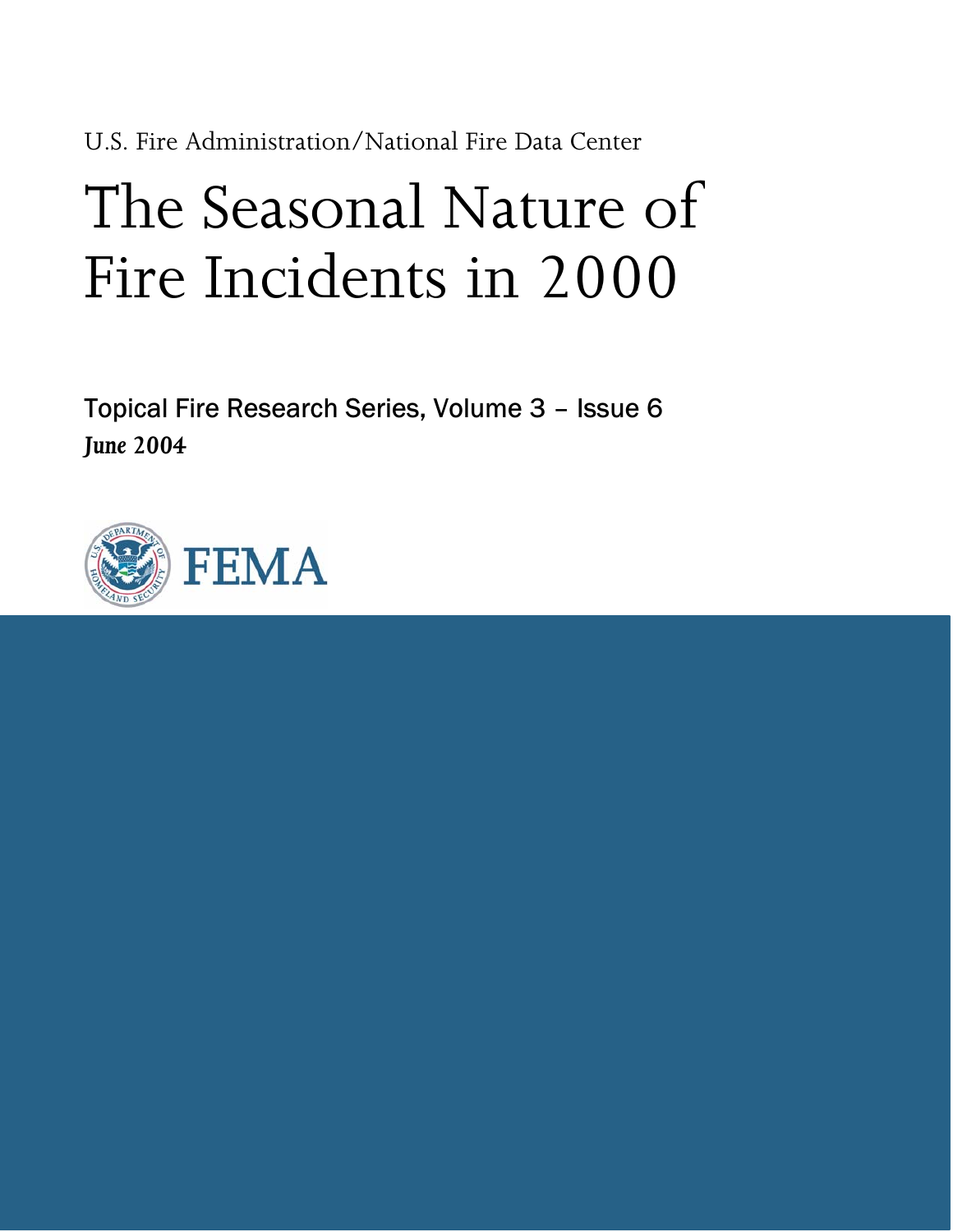### TO P I C A L F I R E R E S E A R C H S E R I E S



## The Seasonal Nature of Fire Incidents in 2000

June 2004 Volume 3, Issue 6

#### Findings

- In the winter, the majority of the country experiences colder and wetter weather conditions, increasing the need for structural heating and producing the peak period for heating fires.
- Warmer spring weather brings people outdoors, producing the peak period for total outdoor fires and fires caused by open flame.
- During the summer, hot weather and reduced precipitation dry out natural vegetation, producing the peak period for natural fires. Summer is also the peak period for incendiary and suspicious fires, fires associated with fireworks, and children playing with fire.
- Overall fire incidence is at its lowest in the winter as increased precipitation and cooler weather reduce the fuel available for outdoor fires and people spend more time indoors.
- The incidence of vehicle fires is relatively constant throughout the year.

Through decades of study, the incidence of fire has followed distinct patterns and trends that are seasonal in nature. Both natural occurrences and human behaviors vary with the seasons, and both are factors that affect the causes and damaging effects of fires. Changes in weather and climatological events can lengthen a season or rush the onset of a new one. Nevertheless, the individual seasons, and the U.S. population, do present certain fire profiles that are repeated year after year and can, in some measure, be predicted.

In 2000, an estimated 1.7 million fires in the United States claimed more than 4,000 lives, injured 22,350 people, and caused \$11.2 billion in property damage.1 The three leading causes of fire in 2000—incendiary, cooking, and open flame—are greatly affected by seasonal human activities. This report explores fire patterns by each season in 2000; both the changes in incidence and the causes of fire are discussed. For purposes of this report, the seasons are measured in 3-month blocks: winter is December through February, spring is March through May, summer is June through August, and fall is September through November.

#### SEASONAL FIRE PROFILE

Significant weather events that affected fire incidence in 2000 include a severe winter storm along the east coast in January, record high temperatures in the Southwest during May and June, a severe spring and summer drought throughout the south−central and southeastern states, and an early winter snowstorm in the Southeast.2

The estimated number of seasonal structure, vehicle, and outdoor fires are shown in Figure 1.3,4 Outdoor fires predominate in the spring and summer, structure fires peak in the winter, and vehicle fires are highest in the summer months and fairly constant the rest of the year. Nearly half of reported fires are outside fires, which accounts for much of the variation in the total number of fires throughout the year. Figures 2 and 3 present the daily incidence of total fires and of fires by property type, respectively. Figure 4 depicts the causes of fires by season. The following seasonal sections discuss the salient issues from these figures.

> U.S. Department of Homeland Security • Federal Emergency Management Agency United States Fire Administration . National Fire Data Center Emmitsburg, Maryland 21727 [http://www.usfa.fema.gov/inside−usfa/nfdc/pubs/tfrs.shtm](http://www.usfa.fema.gov/inside%E2%88%92usfa/nfdc/pubs/tfrs.shtm)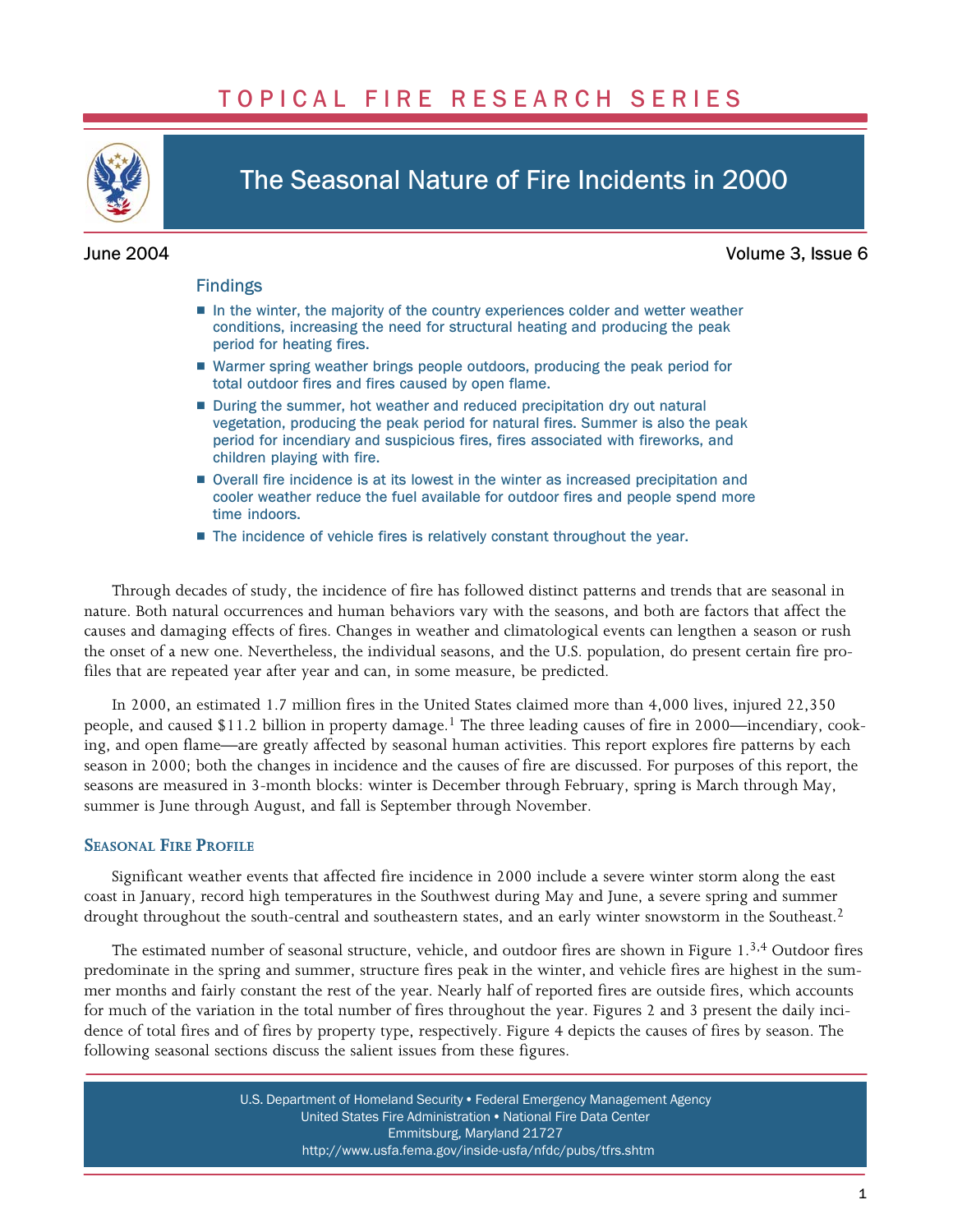| FIGURE 1. 2000 FIRE INCIDENTS BY SEASON |           |         |                      |           |
|-----------------------------------------|-----------|---------|----------------------|-----------|
|                                         | Structure | Vehicle | Outdoor<br>and Other | Total     |
| Winter                                  | 148.200   | 83,500  | 158,500              | 390,200   |
| Spring                                  | 125.500   | 86,200  | 255,100              | 466,800   |
| Summer                                  | 114.900   | 95,600  | 243,600              | 454.100   |
| Fall                                    | 116,800   | 83,200  | 196,800              | 396,800   |
| Total*                                  | 505.500   | 348,500 | 854.000              | 1,708,000 |

\*Estimates may not add due to rounding.

Source: NFPA and NFIRS



Source: NFIRS

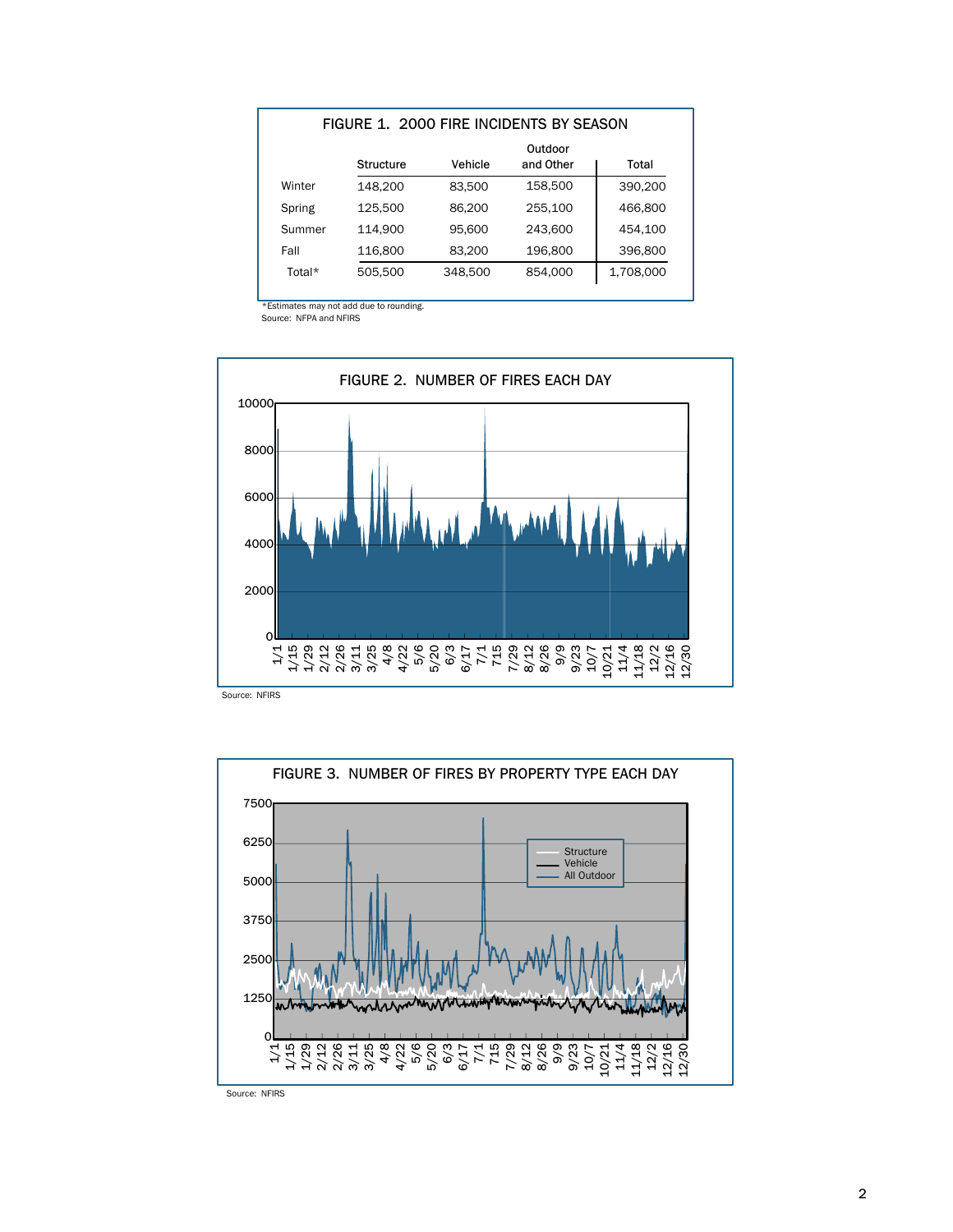

Source: NFIRS

Winter has the lowest number of fires overall; however, heating and holiday fires create a unique profile of residential structure fires during this period. Heating is the leading cause of winter residential structure fires. On average, heating causes approximately 15% of residential structure fires throughout the year, but causes 25% of such incidents during the winter months.<sup>5</sup>

Residential Heating Fires. Figure 5 clearly shows the daily incidence of heating fires increasing rapidly beginning in the cold weather months. (The large spike in early October was the result of multiple structure fires in Ohio and Texas.) Most homes have heating systems, but these systems range from fairly sophisticated new heating systems in the most modern homes to outdated gas, oil, or electrical heating equipment in many older homes and buildings.

A heating fire is one that is caused by central heating units, fixed or portable room−size heating units, fireplaces, chimneys, water heaters, or other devices. Maintenance is a big issue, especially among single−family homes. Oil and gas heating systems in particular rely on a burning flame to create heat. These systems must be cleaned periodically and well maintained.



Source: NFIRS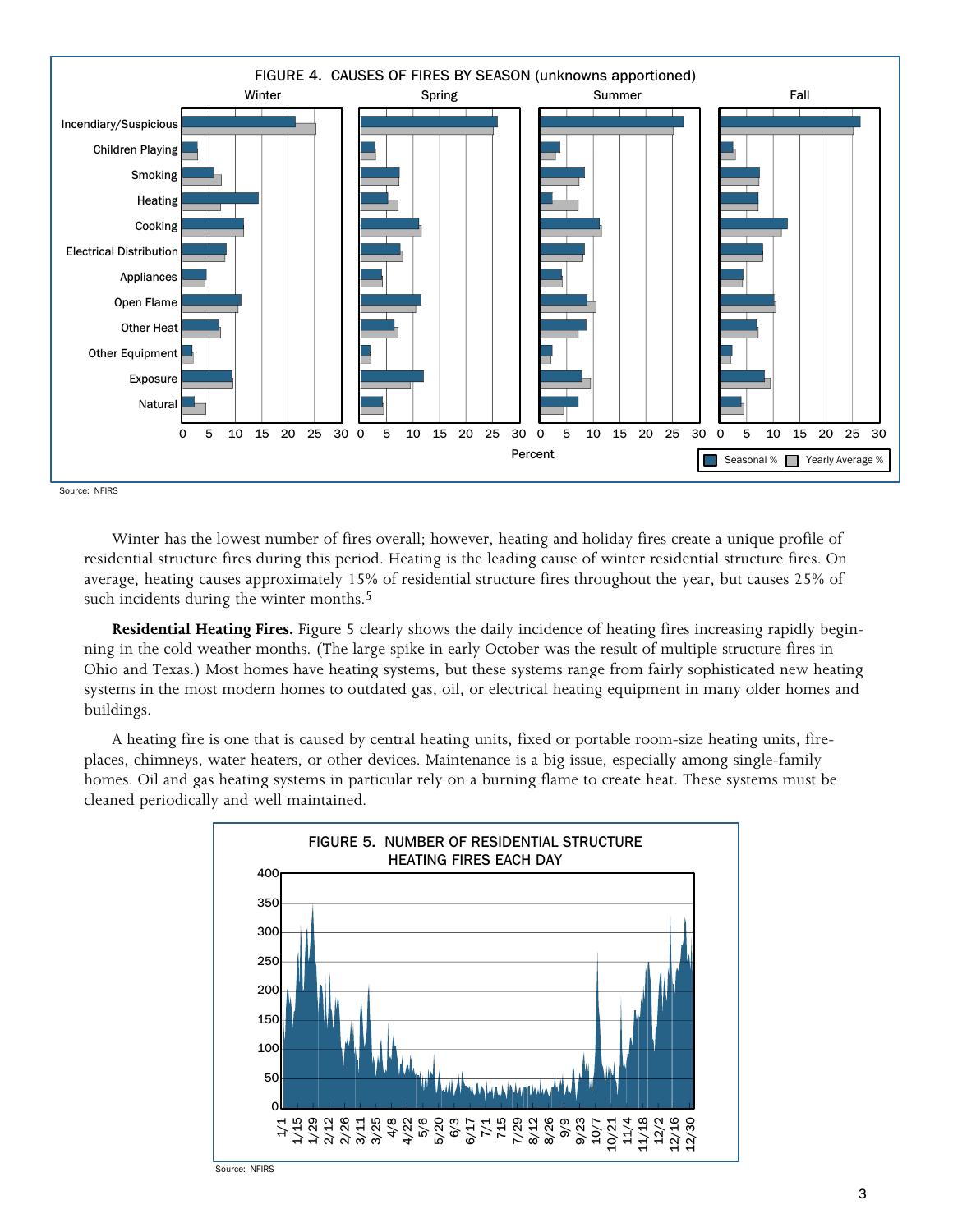Most heating fires are initiated by space heaters (e.g., portable electric heaters, portable kerosene heaters, wood stoves, fireplaces with inserts, room gas heaters).

Residential heating fires have dramatically declined since their peak in the early 1980s, when high energy prices sparked a trend toward alternative heating sources. Yet even though the use of wood-burning stoves and other alternative heating sources has declined, the risk of loss from heating fires is still high. The types of heating equipment vary by region. Equipment involved in heating fires in the South is likely to be chimneys, or perhaps cooking ovens in poorer households. In the North, heating fires are more often caused by central or space heating systems. Weather conditions account for the differences—central heating systems are less prevalent in southern homes than those in northern climes.

Holiday Fires. Cultural and religious practices greatly increase the fire risk between December 1st and January 7th each year (Figure 2). Christmas trees, candles, and easily ignited decorations commonly enjoyed in homes during the winter holidays represent a fire danger not present at other times of the year. The number of Christmas tree fires increases as the holiday season progresses because as trees and other greenery dry out they become more combustible.

Cooking presents a fire risk in residential structures over the winter holidays, with notable spikes on Christmas and New Year's days, and an equally notable dropoff on the day after each holiday. Children playing fires also spike during the holiday season, most notably around New Year's Eve and New Year's Day.

Outdoor fires occur with increased frequency during the holidays. Open flame fires, those started by matches, embers, or campfires, lead the causes of outdoor winter fires. Although difficult to discern in Figure 3, there is a spike in outdoor fires around New Year's Day due to fireworks and matches.

#### SPRING FIRES

The longer days and warming temperatures of spring are responsible for the highest incidence of fire among the four seasons. This elevated fire risk is largely tied to a substantial increase in outdoor fires, which includes grass, tree, and brush fires (Figure 6). High winds and low relative humidity in the spring warm the ground and dry out fallen leaves and other fuels. Lightning also begins to present a problem in the spring. Once started, stronger winds can fan an outside fire.<sup>6</sup> Not all of these fires are due to natural causes. Warm weather brings people outside, and some of their activities—campfires, rubbish fires, outdoor grill fires—contribute to accidental fires.